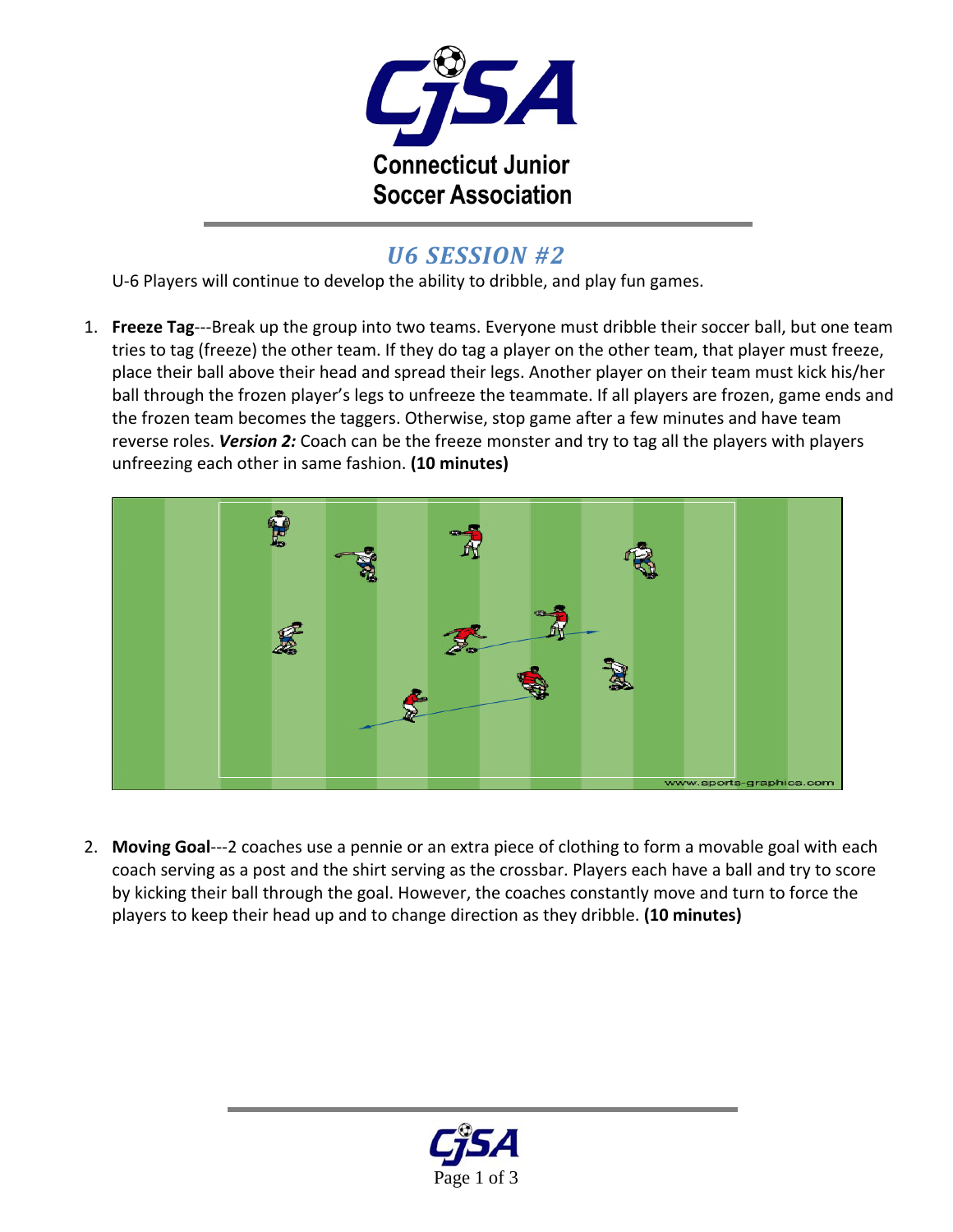

3. **Capture the Balls**‐‐‐Set up three or four "home bases" (squares) with cones roughly 2‐3 yards wide. Break up the players into teams and have each team get together in their home base. Place all the balls in the center of the space between the home bases. On the coach's command the teams are free to gather as many soccer balls as they can into their home base. Players cannot use hands and there is no pushing each other or sitting/laying on the balls. Teams try to gather as many balls as possible into their home bases. Teams can steal balls from each others' home bases. Coach calls time and counts up how many balls are in each space to determine a winner. Coach allows team 1 minute to make up a new team strategy before playing again. **(10 minutes)**